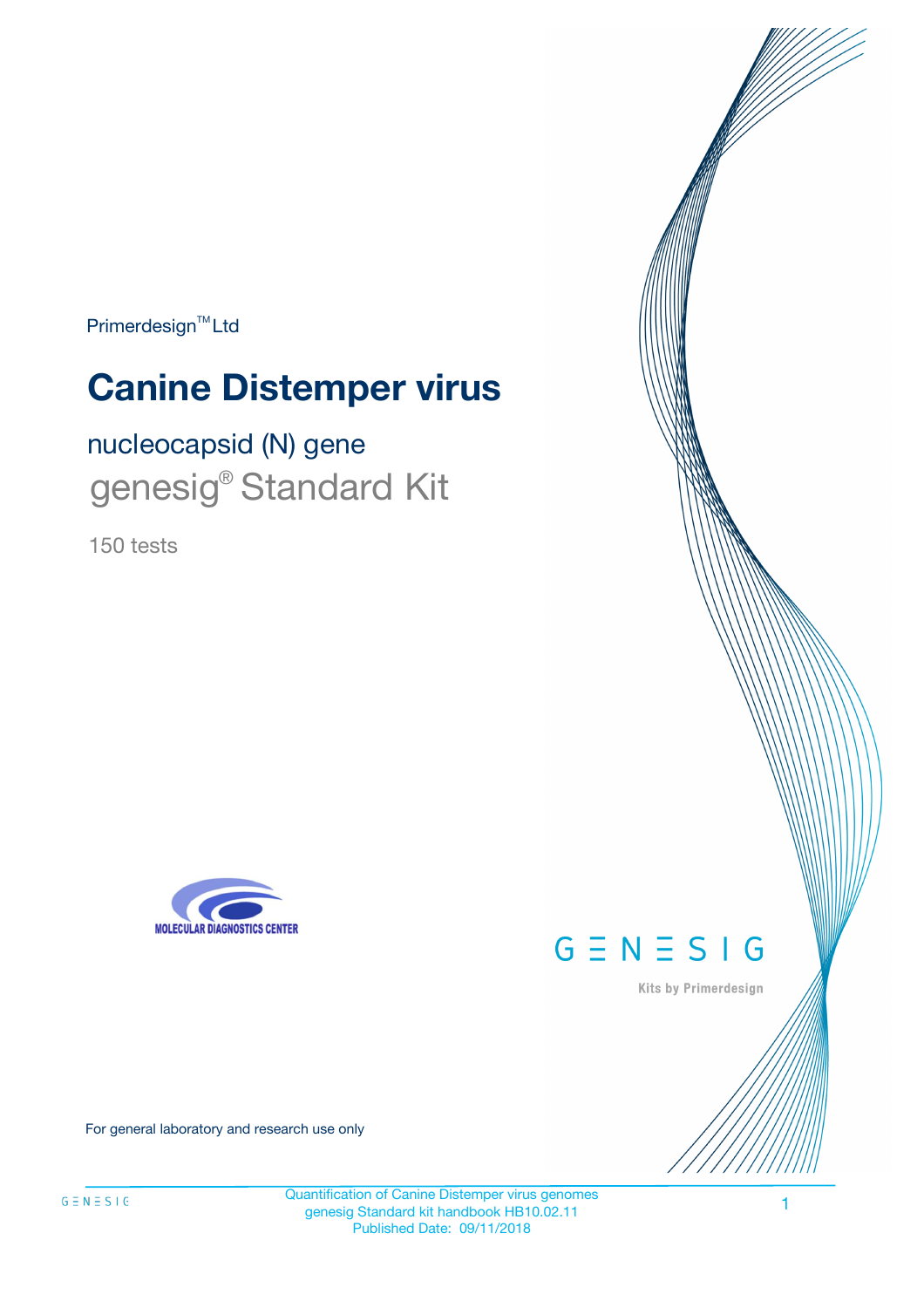# Introduction to Canine Distemper virus

Canine distemper virus (CDV) is a single-stranded RNA virus of the Paramyxoviridae family. The linear genome is around 16K nucleotides in length encoding genes for nucleocapsid and matrix proteins as well as haemaglutinin and fusion glycoproteins. The virus is enveloped and may be up to 250nm in diameter.

Canine distemper is one of the most significant and highly contagious viral diseases seen in dogs although it can also infect wild animals such as wolves, foxes and raccoons. Infection is transmitted by inhalation of contaminated bodily secretions and excretions initially targeting the bronchial lymph nodes and tonsils but subsequently entering the blood stream. From here infection targets the respiratory and gastrointestinal tract, urogenital epithelium, central nervous system and the optic nerve.

The initial mucosal phase of the infection presents with pneumonia, nasal discharge, fever and cough as a result of the virus attacking the mucosal membranes. Subsequently, the virus attacks the nervous system in the neurological phase causing seizures, tremors, imbalance and weakened limbs. Mortality rates vary, depending on the immune status of the infected animal but can reach 50%. There are a number of vaccines available against this virus and several potential treatments under investigation.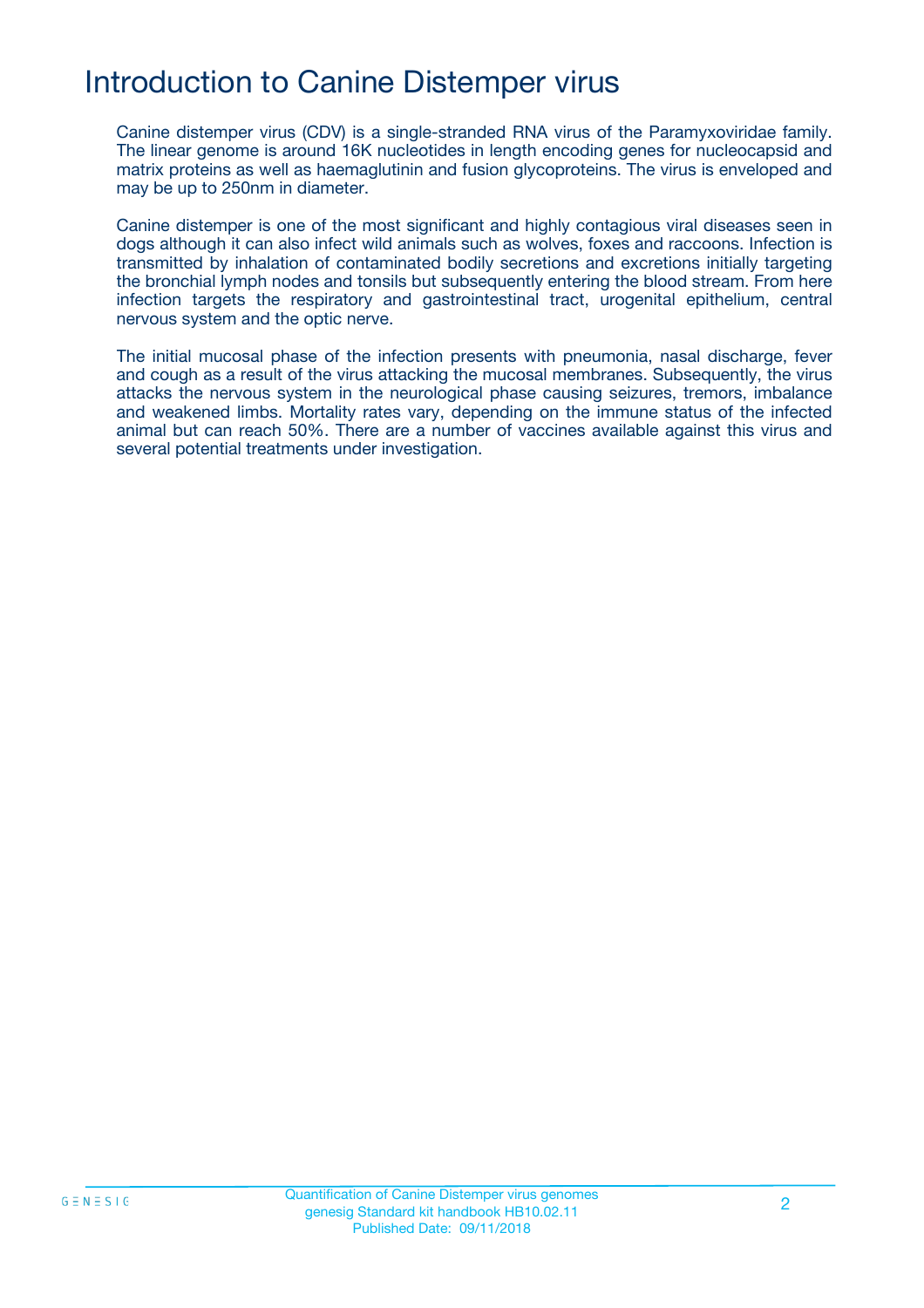# **Specificity**

The Primerdesign genesig Kit for Canine Distemper virus (CDV) genomes is designed for the in vitro quantification of CDV genomes. The kit is designed to have a broad detection profile. Specifically, the primers represent 100% homology with over 95% of the NCBI database reference sequences available at the time of design.

The dynamics of genetic variation means that new sequence information may become available after the initial design. Primerdesign periodically reviews the detection profiles of our kits and when required releases new versions.

If you require further information, or have a specific question about the detection profile of this kit then please send an e.mail to enquiry@primerdesign.co.uk and our bioinformatics team will answer your question.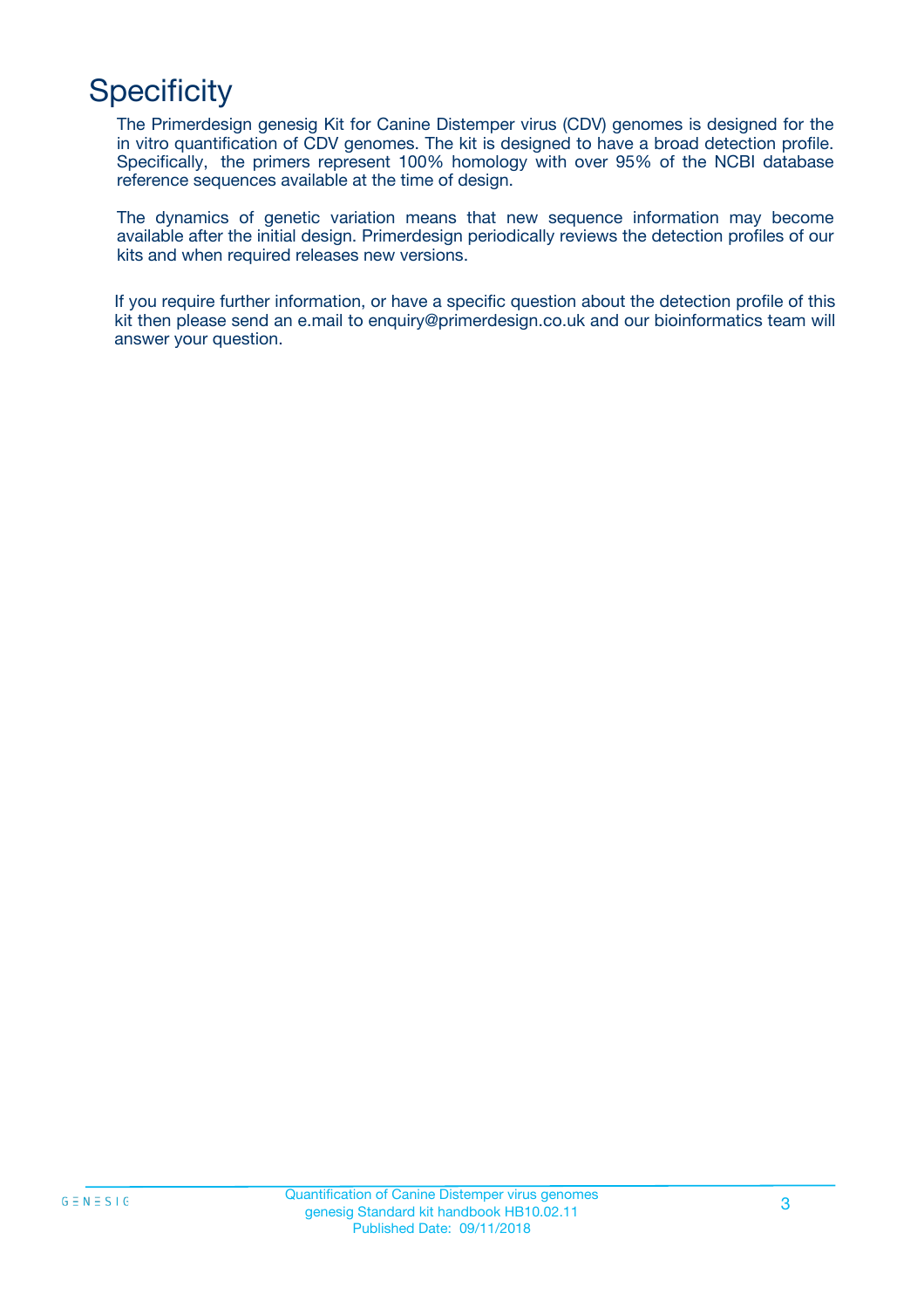# Kit contents

- **CDV specific primer/probe mix (150 reactions BROWN)** FAM labelled
- **CDV positive control template (for Standard curve RED)**
- **RNase/DNase free water (WHITE)** for resuspension of primer/probe mixes
- **Template preparation buffer (YELLOW)** for resuspension of positive control template and standard curve preparation

## **Reagents and equipment to be supplied by the user**

#### **Real-time PCR Instrument**

#### **Extraction kit**

This kit is recommended for use with genesig Easy DNA/RNA Extraction kit. However, it is designed to work well with all processes that yield high quality RNA and DNA with minimal PCR inhibitors.

**oasigTM lyophilised OneStep or Precision**®**PLUS OneStep 2X RT-qPCR Master Mix** Contains complete OneStep RT-qPCR master mix

**Pipettors and Tips**

**Vortex and centrifuge**

**Thin walled 1.5 ml PCR reaction tubes**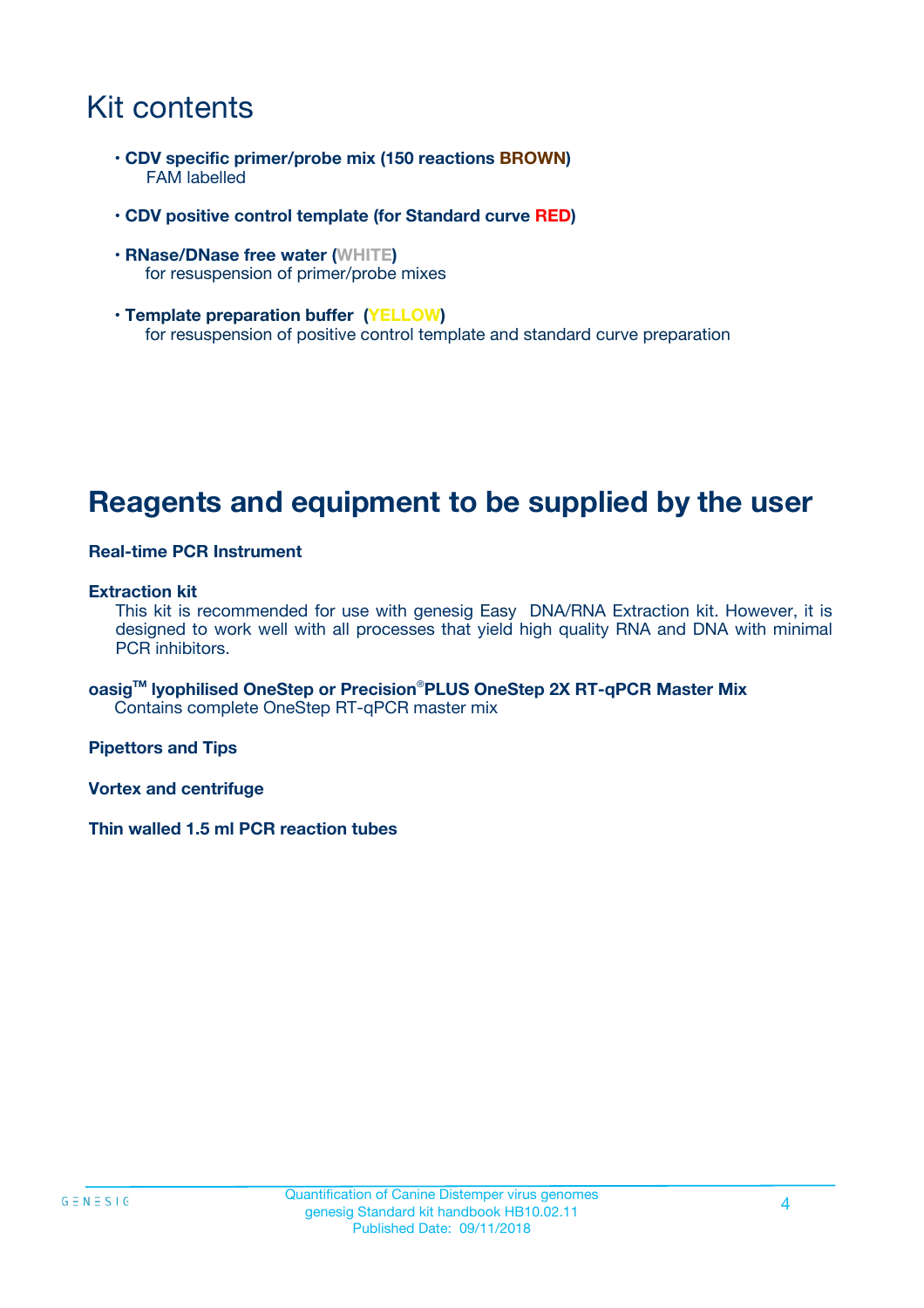### Kit storage and stability

This kit is stable at room temperature but should be stored at -20ºC on arrival. Once the lyophilised components have been resuspended they should not be exposed to temperatures above -20°C for longer than 30 minutes at a time and unnecessary repeated freeze/thawing should be avoided. The kit is stable for six months from the date of resuspension under these circumstances.

If a standard curve dilution series is prepared this can be stored frozen for an extended period. If you see any degradation in this serial dilution a fresh standard curve can be prepared from the positive control.

Primerdesign does not recommend using the kit after the expiry date stated on the pack.

### Suitable sample material

All kinds of sample material suited for PCR amplification can be used. Please ensure the samples are suitable in terms of purity, concentration, and RNA/DNA integrity. Always run at least one negative control with the samples. To prepare a negative-control, replace the template RNA sample with RNase/DNase free water.

### Dynamic range of test

Under optimal PCR conditions genesig CDV detection kits have very high priming efficiencies of >95% and can detect less than 100 copies of target template.

### Notices and disclaimers

This product is developed, designed and sold for research purposes only. It is not intended for human diagnostic or drug purposes or to be administered to humans unless clearly expressed for that purpose by the Food and Drug Administration in the USA or the appropriate regulatory authorities in the country of use. During the warranty period Primerdesign genesig detection kits allow precise and reproducible data recovery combined with excellent sensitivity. For data obtained by violation to the general GLP guidelines and the manufacturer's recommendations the right to claim under guarantee is expired. PCR is a proprietary technology covered by several US and foreign patents. These patents are owned by Roche Molecular Systems Inc. and have been sub-licensed by PE Corporation in certain fields. Depending on your specific application you may need a license from Roche or PE to practice PCR. Additional information on purchasing licenses to practice the PCR process may be obtained by contacting the Director of Licensing at Roche Molecular Systems, 1145 Atlantic Avenue, Alameda, CA 94501 or Applied Biosystems business group of the Applera Corporation, 850 Lincoln Centre Drive, Foster City, CA 94404. In addition, the 5' nuclease assay and other homogeneous amplification methods used in connection with the PCR process may be covered by U.S. Patents 5,210,015 and 5,487,972, owned by Roche Molecular Systems, Inc, and by U.S. Patent 5,538,848, owned by The Perkin-Elmer Corporation.

### Trademarks

Primerdesign™ is a trademark of Primerdesign Ltd.

genesig $^\circledR$  is a registered trademark of Primerdesign Ltd.

The PCR process is covered by US Patents 4,683,195, and 4,683,202 and foreign equivalents owned by Hoffmann-La Roche AG. BI, ABI PRISM® GeneAmp® and MicroAmp® are registered trademarks of the Applera Genomics (Applied Biosystems Corporation). BIOMEK® is a registered trademark of Beckman Instruments, Inc.; iCycler™ is a registered trademark of Bio-Rad Laboratories, Rotor-Gene is a trademark of Corbett Research. LightCycler™ is a registered trademark of the Idaho Technology Inc. GeneAmp®, TaqMan® and AmpliTaqGold® are registered trademarks of Roche Molecular Systems, Inc., The purchase of the Primerdesign™ reagents cannot be construed as an authorization or implicit license to practice PCR under any patents held by Hoffmann-LaRoche Inc.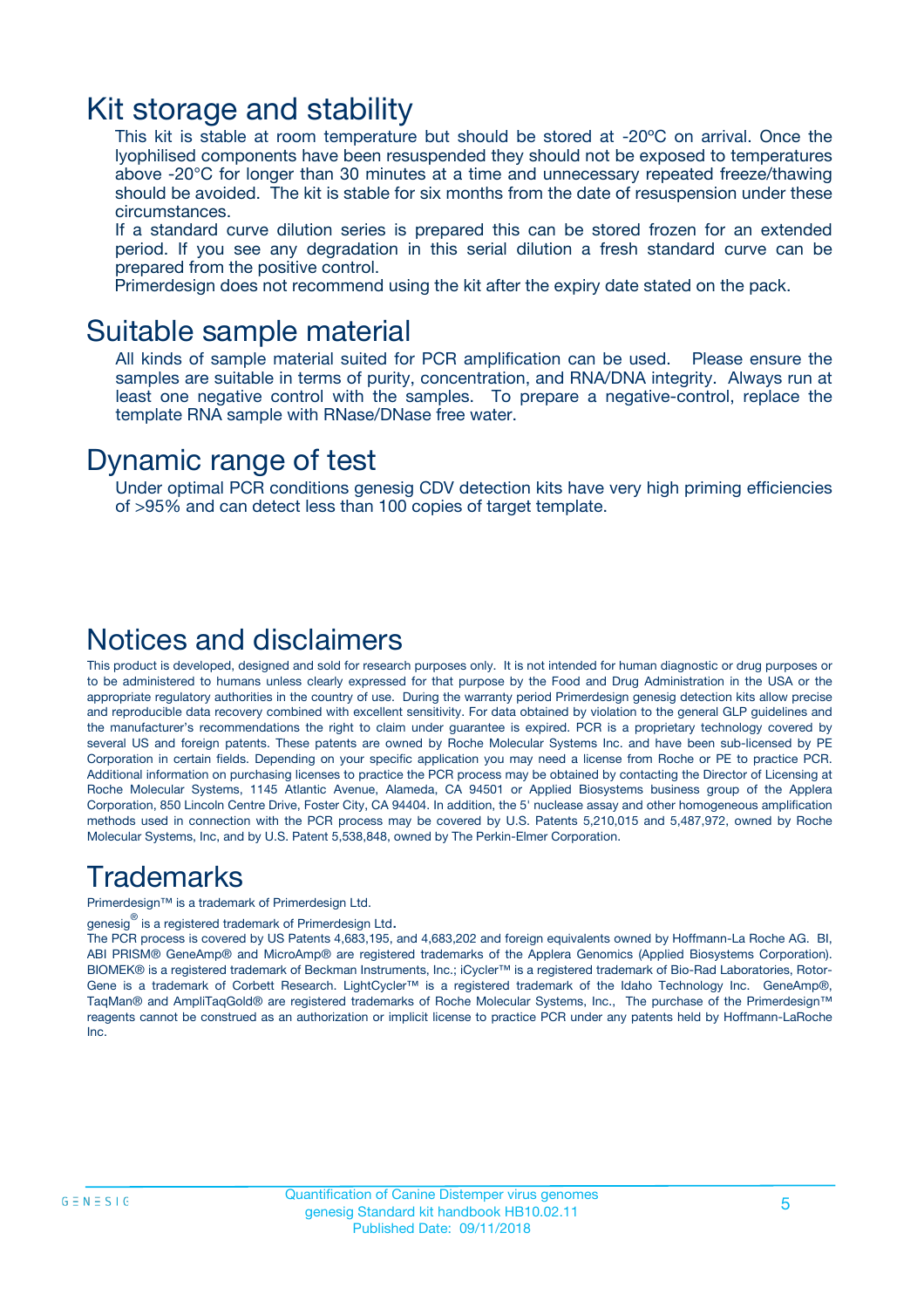# Principles of the test

#### **Real-time PCR**

A CDV specific primer and probe mix is provided and this can be detected through the FAM channel.

The primer and probe mix provided exploits the so-called TaqMan® principle. During PCR amplification, forward and reverse primers hybridize to the CDV cDNA. A fluorogenic probe is included in the same reaction mixture which consists of a DNA probe labeled with a 5`-dye and a 3`-quencher. During PCR amplification, the probe is cleaved and the reporter dye and quencher are separated. The resulting increase in fluorescence can be detected on a range of qPCR platforms.

#### **Positive control**

For copy number determination and as a positive control for the PCR set up, the kit contains a positive control template. This can be used to generate a standard curve of CDV copy number / Cq value. Alternatively the positive control can be used at a single dilution where full quantitative analysis of the samples is not required. Each time the kit is used, at least one positive control reaction must be included in the run. A positive result indicates that the primers and probes for detecting the target CDV gene worked properly in that particular experimental scenario. If a negative result is obtained the test results are invalid and must be repeated. Care should be taken to ensure that the positive control does not contaminate any other kit component which would lead to false-positive results. This can be achieved by handling this component in a Post PCR environment. Care should also be taken to avoid cross-contamination of other samples when adding the positive control to the run. This can be avoided by sealing all other samples and negative controls before pipetting the positive control into the positive control well.

#### **Negative control**

To validate any positive findings a negative control reaction should be included every time the kit is used. For this reaction the RNase/DNase free water should be used instead of template. A negative result indicates that the reagents have not become contaminated while setting up the run.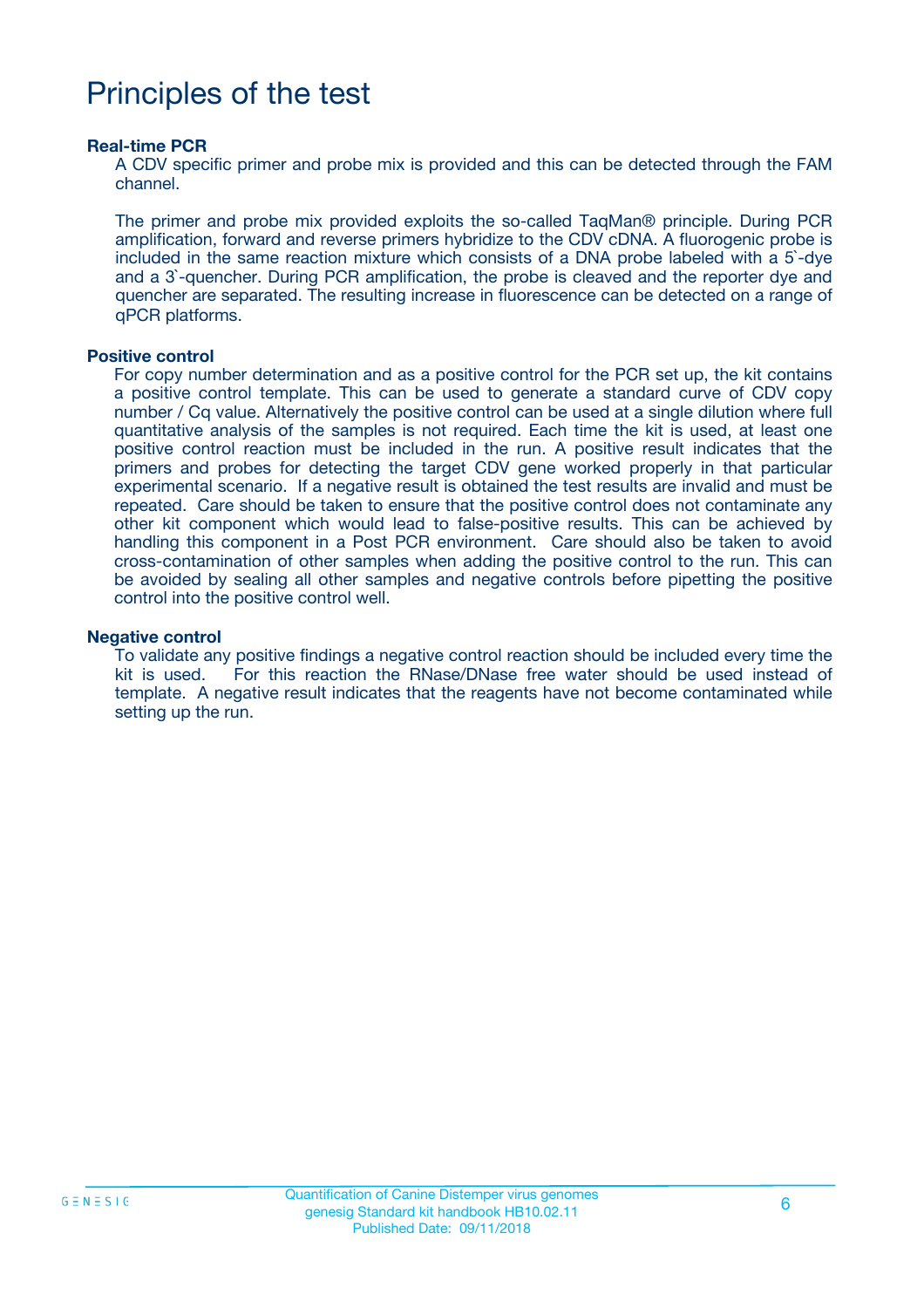### Resuspension protocol

To minimize the risk of contamination with foreign DNA, we recommend that all pipetting be performed in a PCR clean environment. Ideally this would be a designated PCR lab or PCR cabinet. Filter tips are recommended for all pipetting steps.

#### **1. Pulse-spin each tube in a centrifuge before opening.**

This will ensure lyophilised primer and probe mix is in the base of the tube and is not spilt upon opening the tube.

#### **2. Resuspend the kit components in the RNase/DNase free water supplied, according to the table below:**

To ensure complete resuspension, vortex each tube thoroughly.

| Component - resuspend in water | <b>Volume</b> |
|--------------------------------|---------------|
| <b>Pre-PCR pack</b>            |               |
| CDV primer/probe mix (BROWN)   | 165 µl        |

#### **3. Resuspend the positive control template in the template preparation buffer supplied, according to the table below:**

To ensure complete resuspension, vortex the tube thoroughly.

| Component - resuspend in template preparation buffer |          |  |
|------------------------------------------------------|----------|--|
| <b>Post-PCR heat-sealed foil</b>                     |          |  |
| CDV Positive Control Template (RED) *                | ่ 500 µl |  |

\* This component contains high copy number template and is a VERY significant contamination risk. It must be opened and handled in a separate laboratory environment, away from the other components.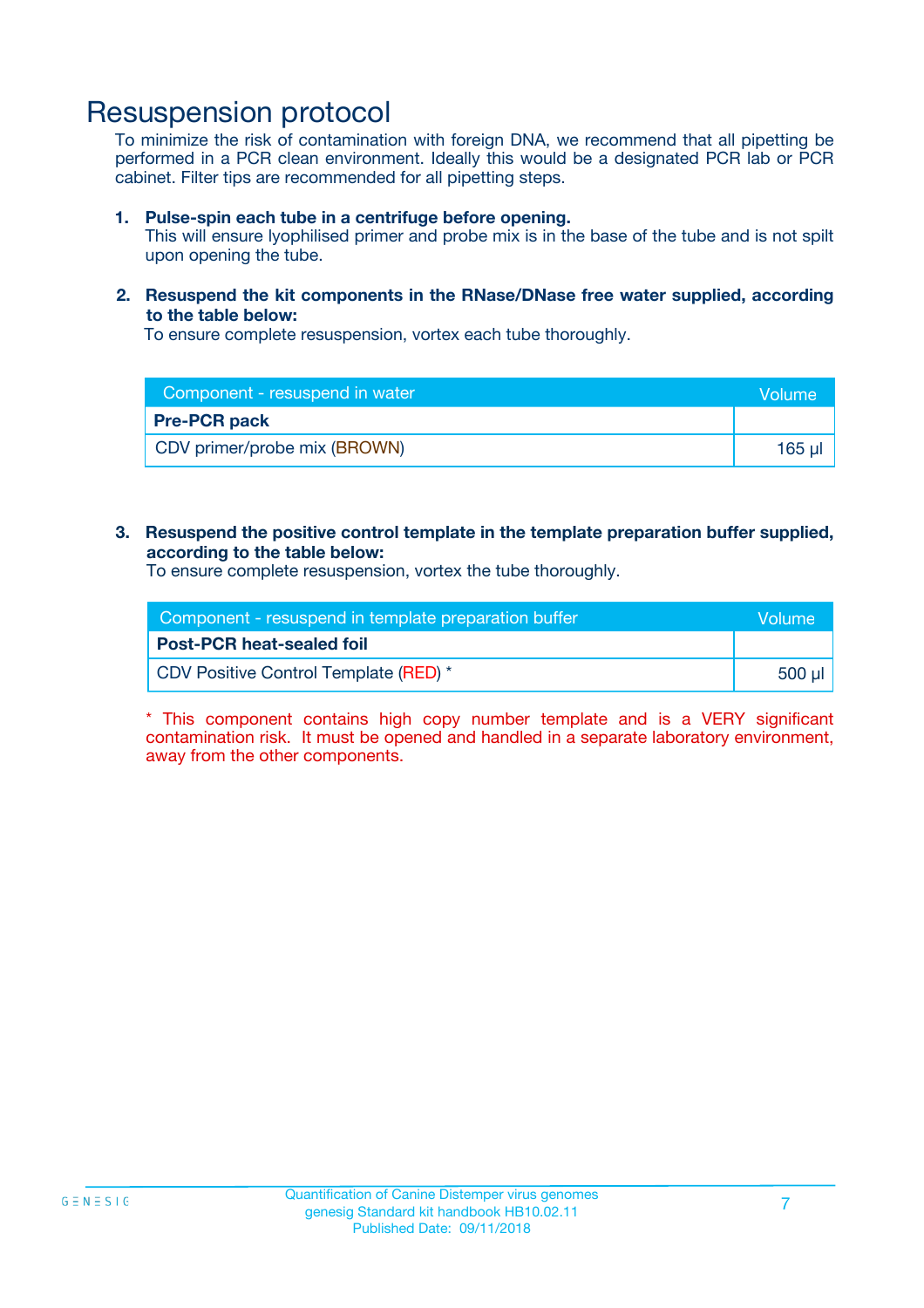## OneStep RT-qPCR detection protocol

A OneStep approach combining the reverse transcription and amplification in a single closed tube is the preferred method. If, however, a two step approach is required see page 10.

#### **For optimum performance and sensitivity.**

All pipetting steps and experimental plate set up should be performed on ice. After the plate is poured proceed immediately to the OneStep amplification protocol. Prolonged incubation of reaction mixes at room temperature can lead to PCR artifacts that reduce the sensitivity of detection.

**1. For each RNA sample prepare a reaction mix according to the table below:** Include sufficient reactions for positive and negative controls.

| Component                                                    | Volume     |
|--------------------------------------------------------------|------------|
| oasig OneStep or PrecisionPLUS OneStep 2X RT-qPCR Master Mix | $10 \mu$   |
| CDV primer/probe mix (BROWN)                                 | 1 µl       |
| <b>RNase/DNase free water (WHITE)</b>                        | 4 µl       |
| <b>Final Volume</b>                                          | $15$ $\mu$ |

- **2. Pipette 15µl of this mix into each well according to your qPCR experimental plate set up.**
- **3. Pipette 5µl of RNA template into each well, according to your experimental plate set up.**

For negative control wells use 5µl of RNase/DNase free water. The final volume in each well is 20ul.

**4. If a standard curve is included for quantitative analysis prepare a reaction mix according to the table below:**

| Component                                                    | Volume |
|--------------------------------------------------------------|--------|
| oasig OneStep or PrecisionPLUS OneStep 2X RT-qPCR Master Mix | 10 µl  |
| CDV primer/probe mix (BROWN)                                 | 1 µl   |
| <b>RNase/DNase free water (WHITE)</b>                        | 4 µl   |
| <b>Final Volume</b>                                          | 15 µl  |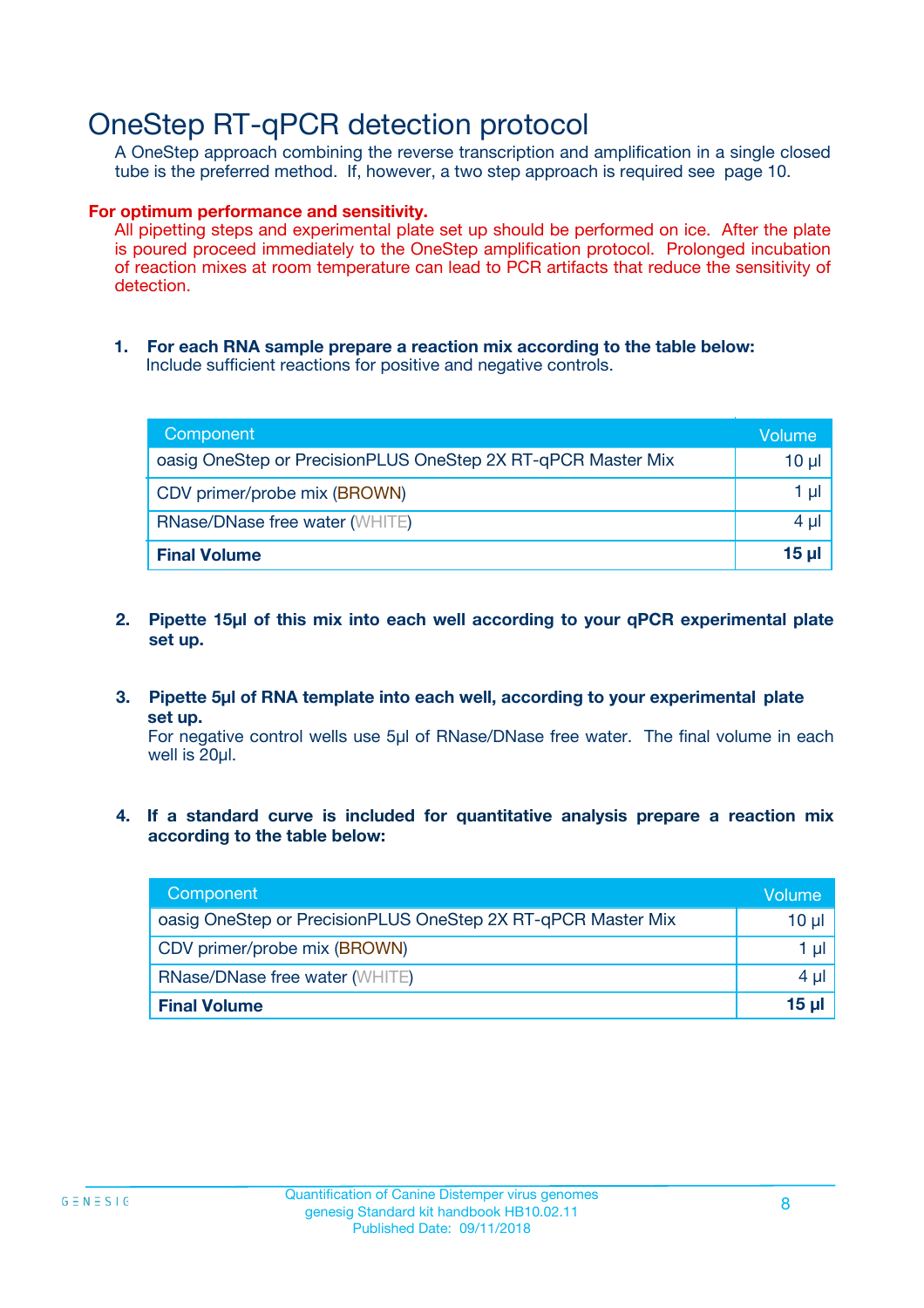#### **5. Preparation of standard curve dilution series**

- 1) Pipette 90µl of template preparation buffer into 5 tubes and label 2-6
- 2) Pipette 10µl of Positive Control Template (RED) into tube 2
- 3) Vortex thoroughly
- 4) Change pipette tip and pipette 10µl from tube 2 into tube 3
- 5) Vortex thoroughly

Repeat steps 4 and 5 to complete the dilution series

| <b>Standard Curve</b>         | <b>Copy Number</b>     |
|-------------------------------|------------------------|
| Tube 1 Positive control (RED) | $2 \times 10^5$ per µl |
| Tube 2                        | $2 \times 10^4$ per µl |
| Tube 3                        | $2 \times 10^3$ per µl |
| Tube 4                        | $2 \times 10^2$ per µl |
| Tube 5                        | 20 per $\mu$           |
| Tube 6                        | 2 per µl               |

**6. Pipette 5µl of standard template into each well for the standard curve according to your plate set up**

The final volume in each well is 20ul.

# OneStep RT-qPCR amplification protocol

Amplification conditions using oasig OneStep or PrecisionPLUS OneStep 2X RT-qPCR Master Mix.

|             | <b>Step</b>                  | <b>Time</b>      | <b>Temp</b>    |
|-------------|------------------------------|------------------|----------------|
|             | <b>Reverse Transcription</b> | $10 \text{ min}$ | $55^{\circ}$ C |
|             | Enzyme activation            | 2 min            | $95^{\circ}$ C |
| Cycling x50 | Denaturation                 | 10 <sub>s</sub>  | $95^{\circ}$ C |
|             | <b>DATA COLLECTION *</b>     | 60 s             | $60^{\circ}$ C |

\* Fluorogenic data should be collected during this step through the FAM channel